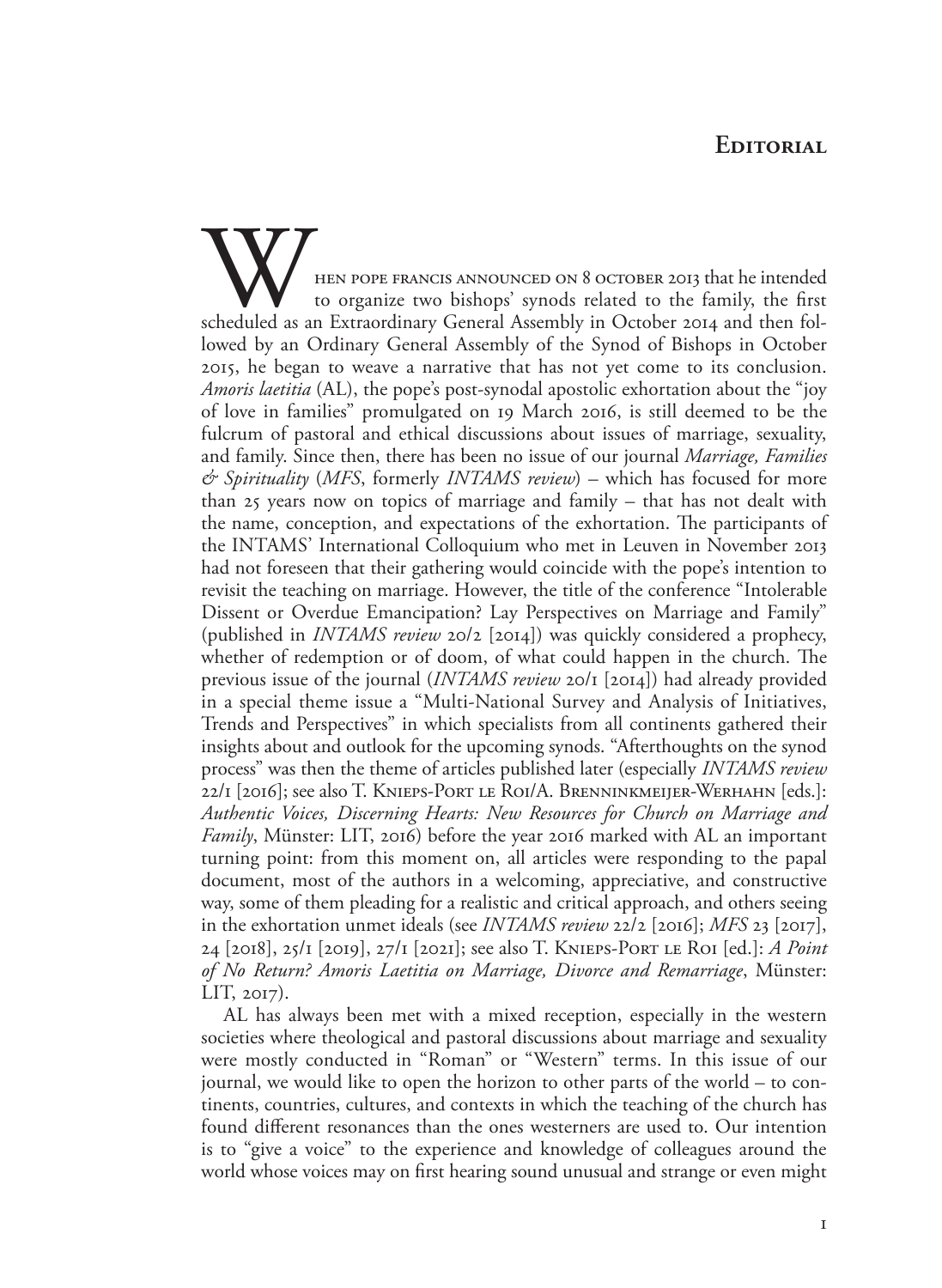upset us. Pope Francis's appeal that the diversity of cultures "needs to be inculturated" and that each country and region should "seek solutions better suited to its culture and sensitive its traditions and local needs" (AL 3) seems still far away from its application and implementation in a universal church. We want to regard the global reception of AL as the very beginning, or in other words as the "first dawn", of a church in which ecclesial doctrines, documents, rules, and practices are no longer imposed from above, by an *a priori* established set of resolutions, but in which the plurality and diversity of cultures and contexts will be respected and valued. That is the real purpose of this issue of our journal. Readers will then judge whether, and in what way, this seed bears fruit.

We have invited another "western" moral theologian, *James F. Keenan* from Boston, to step back from the normal "Roman" ecclesial imbroglio and describe how AL has been received around the world. Although adopting a meta position is a complex and almost unfulfillable challenge, Keenan's article is a serious attempt to go beyond the usual habits and to give to the other voice the validity of honesty and of authenticity. The next two articles, which take us to Africa, come from Anglo- and a Francophone countries. *Laurenti Magesa*, who has conducted research for many years as theologian in Kenya and Tanzania, sees in polygamy an enduring tradition which, under the term of "fullness of life", still serves fundamental spiritual and social needs of many African peoples. An enduring socio-spiritual process of mutual understanding and unity of the spouses in question and their familial communities could be a healthy corrective to individualistic attitudes, even though they are dominant in the West and gaining influence also in Africa. *Mariage par étapes*, "marriage as process", is a key term which *Nkelenge Hilaire Mitendo*, theologian from the DR Congo, employs to evaluate the conception and reception of AL. Since *mariage par étapes* includes different forms of what church teaching used to dismiss as "cohabitation" and, from an African perspective, also embraces marriage before or without sacramentality, Mitengo concedes that AL recognizes for the first time the positive value of processual marriage, but he argues that the step towards an adequate inculturation of African marriage is still far away.

While Sub-Saharan Africa is still coping with unfulfilled desires and faltering processes of inculturation, the Catholic Church in Latin America seems to be confronted with other challenges, namely with advanced levels of modernization. This has led to massive socio-cultural transformations during the past decades. *Ronaldo Zacharias*, a Salesian moral theologian teaching in Brazil, welcomes Pope Francis's call for a "new and more appropriate language" regarding human sexuality, but he assumes that renewable sexual education programs will run into problems in Catholic institutions. To overcome what he names the "submerged schism" between the ideals of magisterial teaching and the reality of contemporary sexual practices, he resolutely argues that sexual relationships should no longer be instrumentalized by external aims, either procreation or the institutional value of matrimony. That Latin America, with its historical heritage of Spanish conquest and colonization, has now lost its earlier Catholic monopoly, is also the background of *Isabel Corpas de Posada*'s argument. In Colombia, her own place of research and teaching in theology, she detects and pursues a situation of "religious diversification" which is connected to a notorious predominance of new Christian